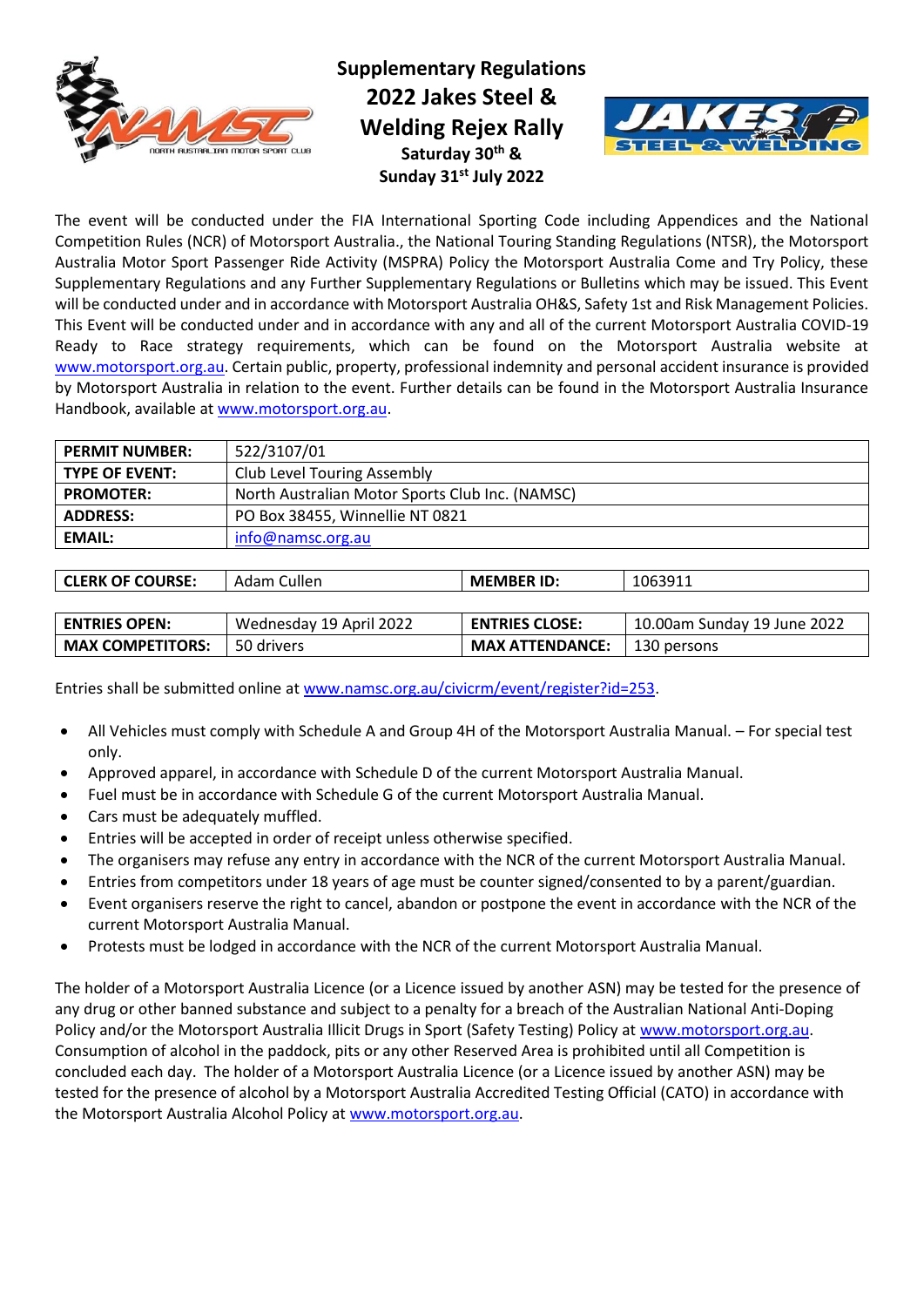- **1. Licensing:** All competitors will be required to hold a Motorsport Australia 'Speed/Speed Junior' or higher licence.
- **2. Road Registration:** All vehicles participating in the event must be road registered and are intended to be driven between locations and on competition courses.
- **3. Trailering of Competing Vehicles:** Should a competitor hold concerns as to the capacity of their vehicle to complete transport sections, the competitor may apply to the Clerk of Course for consent to trailer that vehicle between locations, drive the vehicle on competition courses and remain eligible for results. The Clerk of Course may refuse consent at their discretion.
- **4. Penalty – Fallen Course Markers:** Should any course marker be fallen as at the end of a competitor's course attempt, a five second penalty shall be added to the time taken to complete the attempt for each fallen marker.
- **5. Penalty – Other:** If a competitor finishes a course with any part of their vehicle outside the finish box, and/or takes the incorrect route around the course markers, or fails to complete a course, the slowest time for a correct attempt by any competitor shall be applied plus a five second penalty.
- **6. Classes:** Vehicles will be divided into Class based on the age of the vehicle engine: Class A (Up to 1930), Class B (1931-1945), Class C (1946-1960), Class D (1961-1975), Class E (1976-1990), Class F (1990-2005), Class G (2006- Present).
- **7. Handicap:** Vehicles shall be issued a handicap in seconds based on 70% of the lesser of the current year minus the vehicle year of manufacture or the current year minus the engine year of manufacture, e.g. in 2022 a 1954 vehicle with a 1970 engine shall have a handicap of (2022 – 1970) \* 70% = 52 \* 70% = 36.4 seconds, whilst a 1954 vehicle with a 1954 engine shall have a handicap of  $(2022 - 1954) * 70% = 68 * 70% = 47.6$  seconds.
- **8. Tied Results:** In the event of a tie for any result, the competitors achieving the same result shall all be awarded the relevant position. The next available position shall be the position issued the tie plus the number of competitors awarded the tie, i.e. if three competitors tie for third place, the next fastest time shall be awarded sixth place  $(3<sup>rd</sup>$ + 3 competitors =  $6<sup>th</sup>$ ).
- **9. Course Results:** Outright results for each course shall be the time recorded by the competitor plus any penalties. Handicap course results shall be the time recorded by the competitor plus any penalties and minus the handicap time. Results for each course shall be ranked fastest to slowest in each outright and handicap, with any matching times resulting in a tie for that position.
- **10. Observational Results:** The event instructions shall include questions with answers relating to landmarks, place names, information signage and other features. One point shall be awarded for each correct response, with the sum of points ranked highest to lowest points total, with the highest points awarded first and increasing positions through to last, with any matching points totals resulting in a tie for that position.
- **11. Event Results:** Results in each class and outright shall be based on the average outright position recorded on all courses and the observational results. Handicap results shall be based on the average handicap position recorded on all courses and position for the observational results.
- **12. Awards:** Awards shall be issued for first, second and third places in each Class, Outright and Handicap. Further awards may be issued at the discretion of the organiser, such as Rookie of the Year, Encouragement Award, Best Female Team, Junior of the Year, and others to encourage good values of competitors and volunteers.